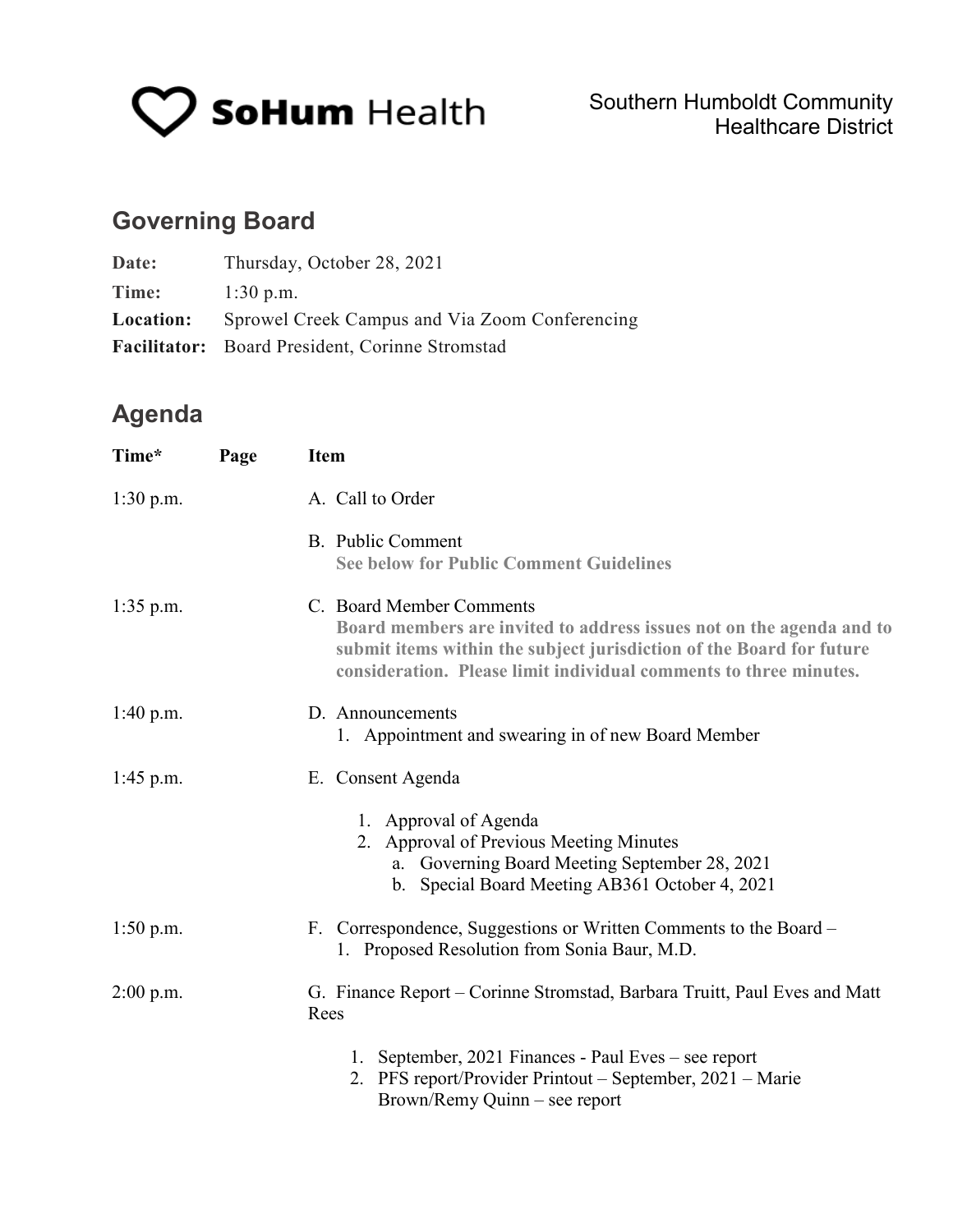|             | HRG report – Remy Quinn – See separate report                                                                                                                                                                                                                                                                                                                                                                                                                                               |  |  |  |
|-------------|---------------------------------------------------------------------------------------------------------------------------------------------------------------------------------------------------------------------------------------------------------------------------------------------------------------------------------------------------------------------------------------------------------------------------------------------------------------------------------------------|--|--|--|
|             | H. Chief Nursing Officer's Report - Judy Gallagher                                                                                                                                                                                                                                                                                                                                                                                                                                          |  |  |  |
|             | <b>Quality Assurance Performance Improvement Committee Report</b><br>I.<br>[H&S Code § 32155]–Kristen Rees, Manager Quality – (Jan., April,<br>July, $Oct.$ ) –                                                                                                                                                                                                                                                                                                                             |  |  |  |
| $2:30$ p.m. | Administrator's Report – Matt Rees<br>J.                                                                                                                                                                                                                                                                                                                                                                                                                                                    |  |  |  |
|             | 1.<br>Human Resources Quarterly Report - Jennifer Baskin (Jan.,<br>April, July, Oct.) -<br>Foundation Report – Chelsea Brown – (May, Aug., Nov., Feb.)<br>2.<br>3.<br><b>Strategic Plan Spotlight - Patient Experience in the Clinic</b><br>Old Business – none<br>Κ.                                                                                                                                                                                                                       |  |  |  |
| $3:00$ p.m. | L. New Business                                                                                                                                                                                                                                                                                                                                                                                                                                                                             |  |  |  |
|             | Approval of Resolution 21:16–Policies and Procedures<br>1.<br>See separate Packet "A"<br>Approval of Resolution 21:17 - AB361<br>2.<br>3. Vaccine incentive<br>Approval of a contract with WipFli for up to \$60,000 for a USDA<br>4.<br>loan<br>Approval of Resolution 21:18 - Board Member stipend<br>5.<br>Updating policies for Acting Administrator and Administrator time<br>6.<br>off notifications.<br>Form 700 Annual Statement of Economic Interests (due in March<br>7.<br>2022) |  |  |  |
|             | Meeting Evaluation<br>M.                                                                                                                                                                                                                                                                                                                                                                                                                                                                    |  |  |  |
|             | Parking Lot<br>N.                                                                                                                                                                                                                                                                                                                                                                                                                                                                           |  |  |  |
|             | 1. Governing Board retreat<br>Brown Act training for Board Members<br>2.<br>Sexual Harassment training for Board Members<br>3.                                                                                                                                                                                                                                                                                                                                                              |  |  |  |
|             | Next Meeting: Special Board Meeting AB361 Monday November 22,<br>O.<br>2021 10:00 a.m.<br>1. QAPI Meeting November 10, 2021 at 2:00 p.m.<br>$Mod$ Staff Masting Wadnesday, Navambar 17, 2021 at 1:00.                                                                                                                                                                                                                                                                                       |  |  |  |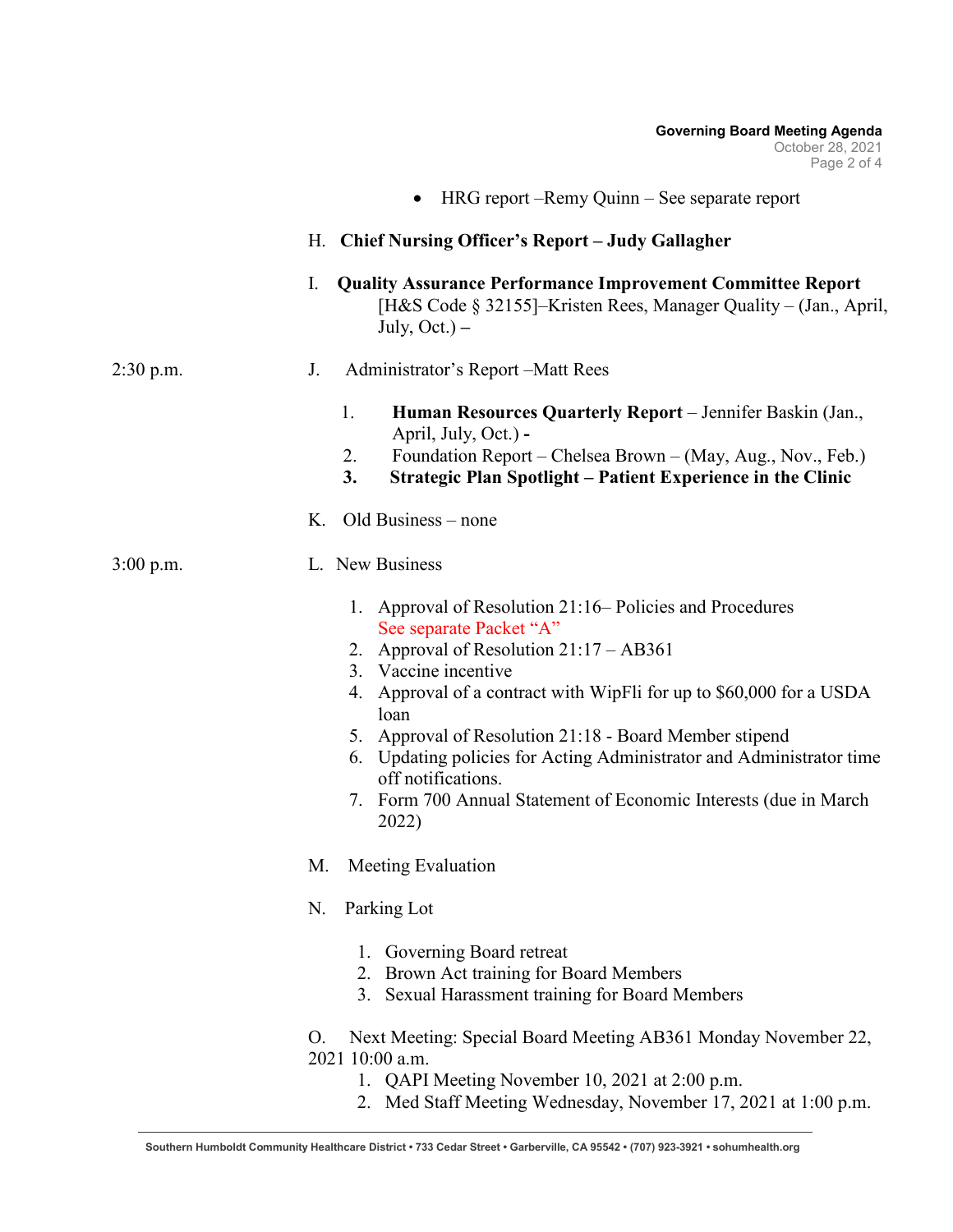- 3. Governing Board Meeting December 2, 2021
- P. Adjourn to Closed Session
- Q. Closed Session
	- 1. Approval of Previous Closed Session Minutes
		- a. Closed Session Governing Board Meeting September 28, 2021
		- b. Closed Session Special Board Meeting October 4, 2021
	- 2. Compliance and Risk Report [H&S Code § 32155] None Kristen Rees, MPH, CPHQ
	- 3. Clinic Service Review [H&S Code § 32155] Judy Gallagher, CNO
	- 4. MERP Report [H&S Code § 32155] Judy Gallagher CNO
	- 5. Medical Staff Appointments/Reappointments [Gov. Code § 54957]

#### **Approval of Resolution 21:19**

- a. Charles Davis, Provisional Associate, Diagnostic Teleradiology, 11/01/2021 – 10/31/2023
- b. Dr. Joseph Rogers, change status from Associate to Active for the remainder of his appointment, 10/28/21 to 2/29/22.
- c. Dr. Daniel Merges, change status from Associate to Active for the remainder of his appointment, 10/28/2021 to 05/23/2022.
- 6. Personnel matter Chief Executive Officer evaluation pursuant to Government Code § 54957
- 7. Next Meeting Thursday, December 2, 2021
- R. Adjourn Closed Session
- S. Resume Open Session
- T. Adjourn